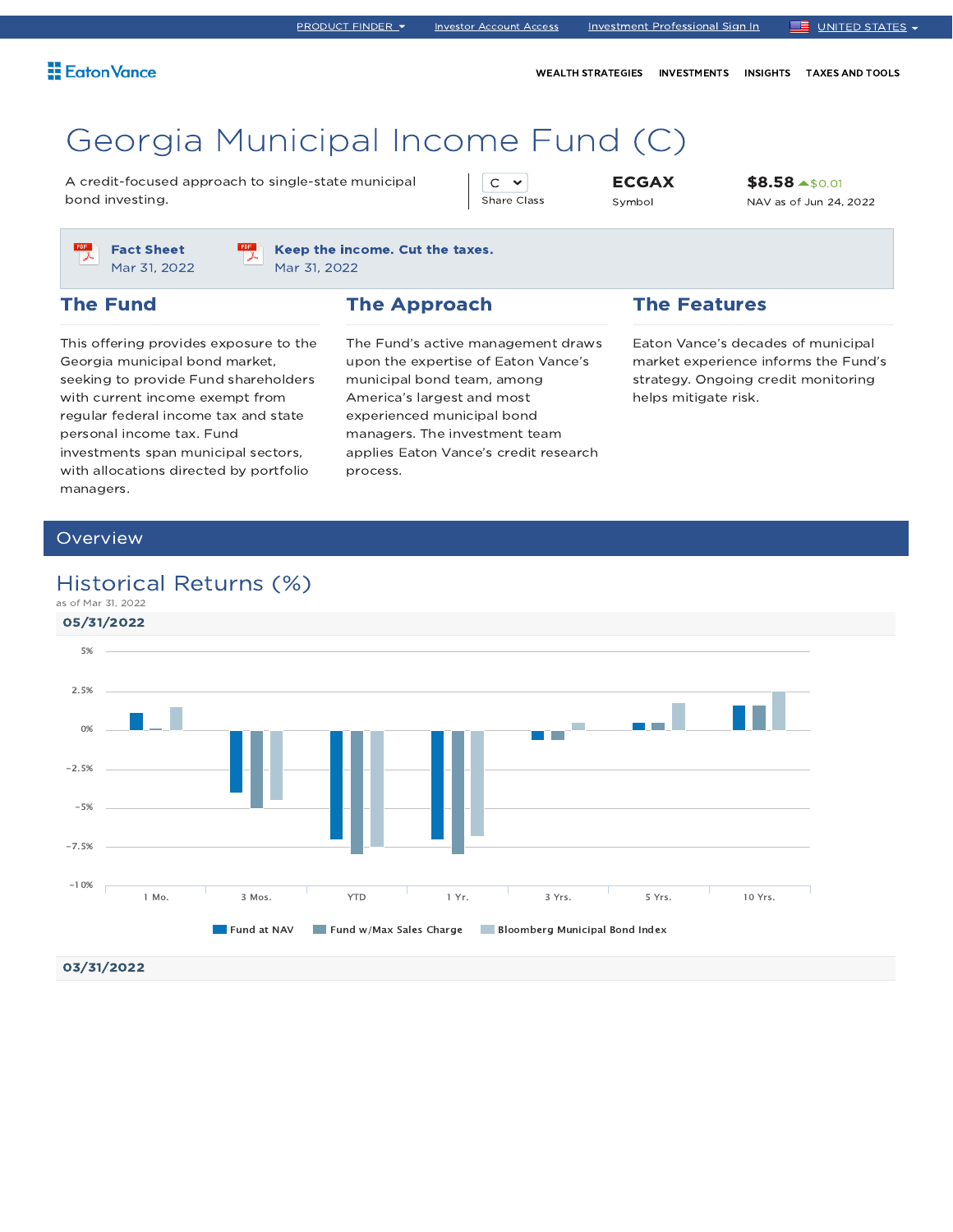

Fund at NAV Fund w/Max Sales Charge Bloomberg Municipal Bond Index

| 05/31/2022                                  |         |         |         |         |         |      |      |
|---------------------------------------------|---------|---------|---------|---------|---------|------|------|
| <b>Fund at NAV</b>                          | 1.13    | $-4.04$ | $-7.05$ | $-7.06$ | $-0.62$ | 0.50 | 1.58 |
| Fund w/Max Sales Charge                     | 0.13    | $-4.99$ | $-7.98$ | $-7.98$ | $-0.62$ | 0.50 | 1.58 |
| Bloomberg Municipal Bond Index <sup>1</sup> | 1.49    | $-4.52$ | $-7.47$ | $-6.79$ | 0.50    | 1.78 | 2.54 |
| 03/31/2022                                  |         |         |         |         |         |      |      |
| <b>Fund at NAV</b>                          | $-2.67$ | $-5.73$ | $-5.73$ | $-4.99$ | 0.24    | 1.19 | 1.81 |
| Fund w/Max Sales Charge                     | $-3.65$ | $-6.67$ | $-6.67$ | $-5.93$ | 0.24    | 1.19 | 1.81 |
| Bloomberg Municipal Bond Index <sup>1</sup> | $-3.24$ | $-6.23$ | $-6.23$ | $-4.47$ | 1.53    | 2.52 | 2.88 |

Past performance is no guarantee of future results. Investment return and principal value will fluctuate so that shares, when redeemed, may be worth more or less than their original cost. Performance is for the stated time period only; due to market volatility, the Fund's current performance may be lower or higher than quoted. Returns are historical and are calculated by determining the percentage change in net asset value (NAV) with all distributions reinvested. Returns for other classes of shares offered by the Fund are different. Performance less than or equal to one year is cumulative. Fund performance during certain periods reflects the strong bond market performance and/or the strong performance of bonds held during those periods. This performance is not typical and may not be repeated. Total return prior to the commencement of the class reflects returns of another Fund class. Prior returns are adjusted to reflect applicable sales charge (but were not adjusted for other expenses). If adjusted for other expenses, returns would be lower. Max Sales Charge: 1%.

### Fund Facts as of May 31, 2022

5%

| <b>Class C Inception</b>         | 04/25/2006     |
|----------------------------------|----------------|
| <b>Investment Objective</b>      | Current income |
| <b>Total Net Assets</b>          | \$121.2M       |
| <b>Minimum Investment</b>        | \$1000         |
| <b>Expense Ratio<sup>2</sup></b> | 1.40%          |
| <b>CUSIP</b>                     | 27826Y308      |

### Top 10 Holdings  $(\%)^{3,4}$ as of Mar 31, 2022

| <b>WellStar Health System Obligated Group</b>           | 2.36  |
|---------------------------------------------------------|-------|
| University of Georgia Athletic Association IncGA        | 2.26  |
| <b>City of Atlanta GA Department of Aviation</b>        | 2.22  |
| <b>City of Savannah GA</b>                              | 2.11  |
| <b>Main Street Natural Gas Inc.</b>                     | 2.09  |
| <b>Procter Gamble CoThe</b>                             | 1.83  |
| <b>Main Street Natural Gas Inc.</b>                     | 1.67  |
| <b>Children's Healthcare of Atlanta Obligated Group</b> | 1.58  |
| <b>Emory University</b>                                 | 1.58  |
| <b>County of DeKalb GA Water Sewerage Revenue</b>       | 1.45  |
| Total                                                   | 19.17 |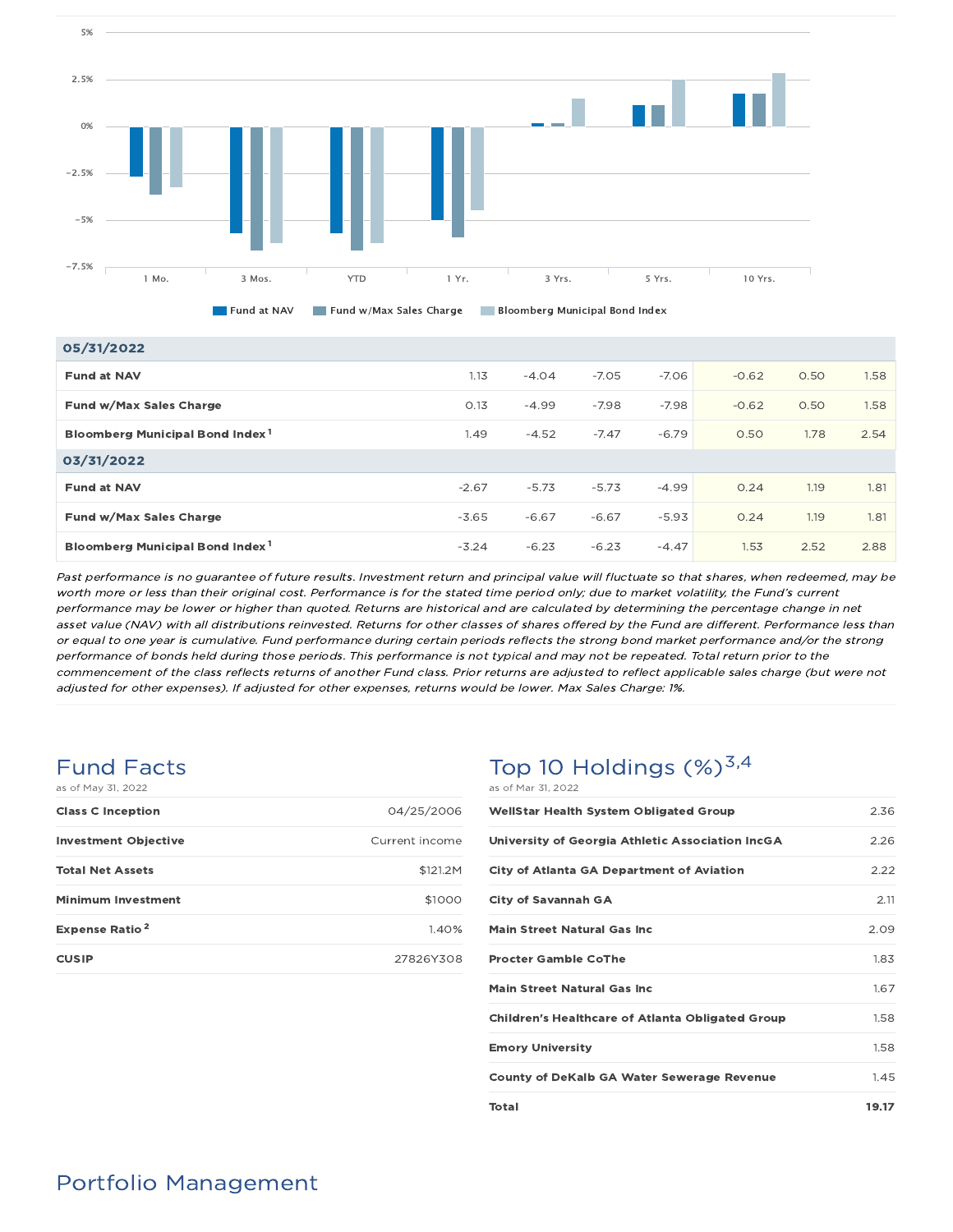| <b>Trevor G. Smith</b>     | Managed Fund since 2021 |
|----------------------------|-------------------------|
| <b>Julie Callahan, CFA</b> | Managed Fund since 2021 |
|                            |                         |

The information included herein does not reflect securities deemed to be held by the Fund pursuant to financial accounting standard 140 (FAS 140).

Portfolio profile subject to change due to active management. Percentages may not total 100% due to rounding.

### About Risk:

The value of investments held by the Fund may increase or decrease in response to economic, and financial events (whether real, expected or perceived) in the U.S. and global markets. There generally is limited public information about municipal issuers. As interest rates rise, the value of certain income investments is likely to decline. Investments in debt instruments may be affected by changes in the creditworthiness of the issuer and are subject to the risk of non-payment of principal and interest. The value of income securities also may decline because of real or perceived concerns about the issuer's ability to make principal and interest payments. Because the Fund may invest significantly in a particular state, the Fund share value may fluctuate more than a fund with less exposure to such state. Investments rated below investment grade (sometimes referred to as "junk") are typically subject to greater price volatility and illiquidity than higher rated investments. The Fund's exposure to derivatives involves risks different from, or possibly greater than, the risks associated with investing directly in securities and other investments. Derivatives instruments can be highly volatile, result in leverage (which can increase both the risk and return potential of the Fund), and involve risks in addition to the risks of the underlying instrument on which the derivative is based, such as counterparty, correlation and liquidity risk. If a counterparty is unable to honor its commitments, the value of Fund shares may decline and/or the Fund could experience delays in the return of collateral or other assets held by the counterparty. A nondiversified fund may be subject to greater risk by investing in a smaller number of investments than a diversified fund. The Fund is exposed to liquidity risk when trading volume, lack of a market maker or trading partner, large position size, market conditions, or legal restrictions impair its ability to sell particular investments or to sell them at advantageous market prices. The impact of the coronavirus on global markets could last for an extended period and could adversely affect the Fund's performance. No fund is a complete investment program and you may lose money investing in a fund. The Fund may engage in other investment practices that may involve additional risks and you should review the Fund prospectus for a complete description.

1. Bloomberg Municipal Bond Index is an unmanaged index of municipal bonds traded in the U.S. Unless otherwise stated, index returns do not reflect the effect of any applicable sales charges, commissions, expenses, taxes or leverage, as applicable. It is not possible to invest directly in an index. Historical performance of the index illustrates market trends and does not represent the past or future performance of the fund.

2. Source: Fund prospectus.

3. Percent of total net assets.

4. Top 10 holdings represents the largest holdings by CUSIP.

#### Performance

05/31/2022 Historical Returns (%) as of Mar 31, 2022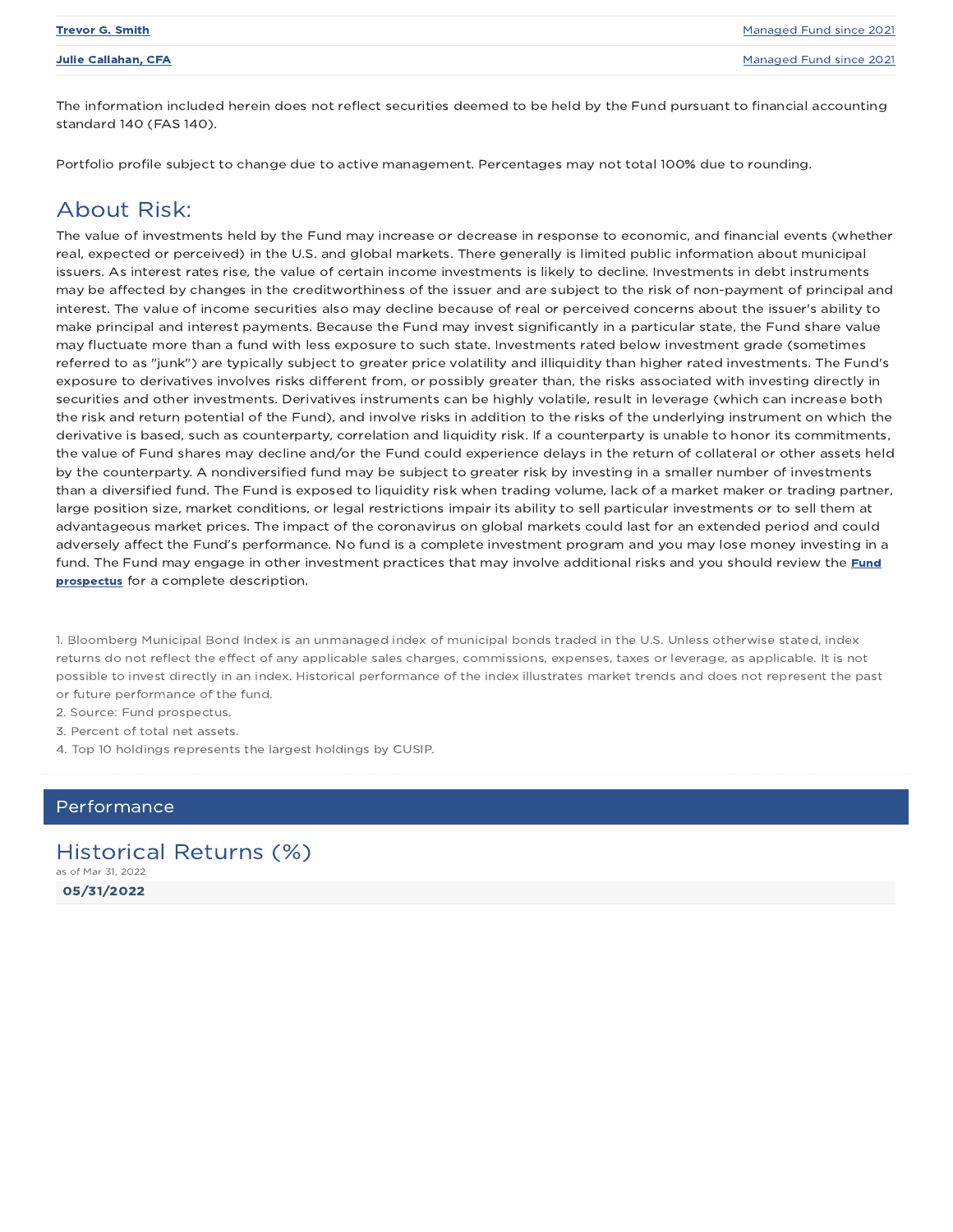

**Morningstar Muni Single State Interm Category** 





Morningstar Muni Single State Interm Category

| 05/31/2022                                                 |         |         |         |         |         |      |      |
|------------------------------------------------------------|---------|---------|---------|---------|---------|------|------|
| <b>Fund at NAV</b>                                         | 1.13    | $-4.04$ | $-7.05$ | $-7.06$ | $-0.62$ | 0.50 | 1.58 |
| Fund w/Max Sales Charge                                    | 0.13    | $-4.99$ | $-7.98$ | $-7.98$ | $-0.62$ | 0.50 | 1.58 |
| Bloomberg Municipal Bond Index <sup>1</sup>                | 1.49    | $-4.52$ | $-7.47$ | $-6.79$ | 0.50    | 1.78 | 2.54 |
| Morningstar Muni Single State Interm Category <sup>5</sup> | 1.15    | $-3.89$ | $-6.49$ | $-6.20$ | $-0.05$ | 0.98 | 1.67 |
| 03/31/2022                                                 |         |         |         |         |         |      |      |
| <b>Fund at NAV</b>                                         | $-2.67$ | $-5.73$ | $-5.73$ | $-4.99$ | 0.24    | 1.19 | 1.81 |
| Fund w/Max Sales Charge                                    | $-3.65$ | $-6.67$ | $-6.67$ | $-5.93$ | 0.24    | 1.19 | 1.81 |
| Bloomberg Municipal Bond Index <sup>1</sup>                | $-3.24$ | $-6.23$ | $-6.23$ | $-4.47$ | 1.53    | 2.52 | 2.88 |
| Morningstar Muni Single State Interm Category <sup>5</sup> | $-2.62$ | $-5.26$ | $-5.26$ | $-4.06$ | 0.84    | 1.61 | 1.98 |

Past performance is no guarantee of future results. Investment return and principal value will fluctuate so that shares, when redeemed, may be worth more or less than their original cost. Performance is for the stated time period only; due to market volatility, the Fund's current performance may be lower or higher than quoted. Returns are historical and are calculated by determining the percentage change in net asset value (NAV) with all distributions reinvested. Returns for other classes of shares offered by the Fund are different. Performance less than or equal to one year is cumulative. Fund performance during certain periods reflects the strong bond market performance and/or the strong performance of bonds held during those periods. This performance is not typical and may not be repeated. Total return prior to the commencement of the class reflects returns of another Fund class. Prior returns are adjusted to reflect applicable sales charge (but were not adjusted for other expenses). If adjusted for other expenses, returns would be lower. Max Sales Charge: 1%.

## Calendar Year Returns (%)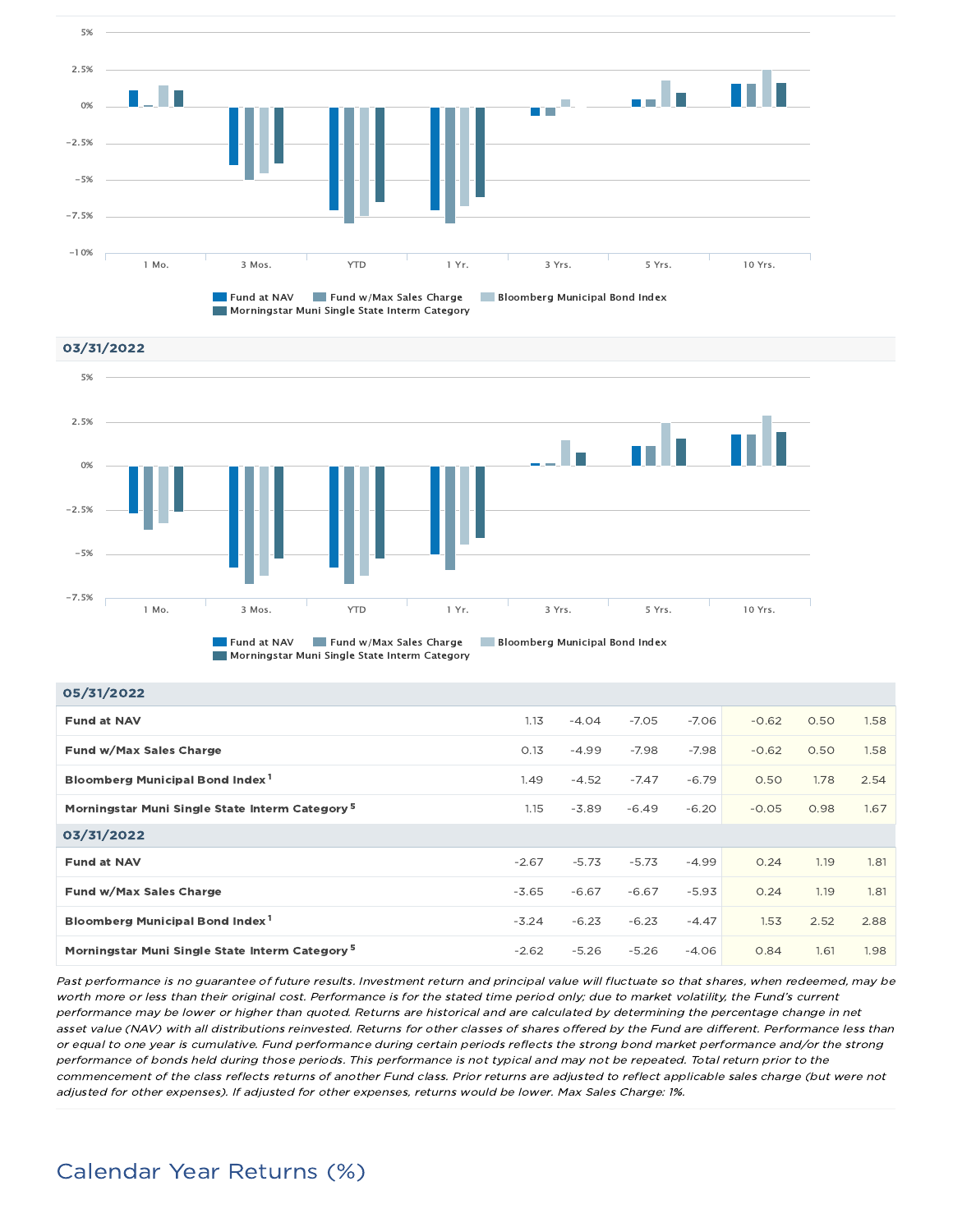|                                             | 2012 | 2013    | 2014 | 2015 | 2016    | 2017 | 2018 | 2019 | 2020 | 2021    |
|---------------------------------------------|------|---------|------|------|---------|------|------|------|------|---------|
| <b>Fund at NAV</b>                          | 7.19 | $-4.00$ | 8.32 | 2.95 | $-0.31$ | 2.78 | 0.83 | 5.19 | 3.95 | $-0.03$ |
| Bloomberg Municipal Bond Index <sup>1</sup> | 6.78 | $-2.55$ | 9.05 | 3.30 | 0.25    | 5.45 | .28  | 7.54 | 5.21 | 1.52    |

## Fund Facts

| <b>Expense Ratio<sup>2</sup></b> | 140%       |
|----------------------------------|------------|
| <b>Class C Inception</b>         | 04/25/2006 |
| <b>Distribution Frequency</b>    | Monthly    |

# Yield Information<sup>6</sup>

| as of May 31, 2022                                       |          |
|----------------------------------------------------------|----------|
| <b>Distribution Rate at NAV</b>                          | $1.07\%$ |
| Taxable-Equivalent Distribution Rate at NAV <sup>7</sup> | 199%     |
| SEC 30-day Yield <sup>8</sup>                            | 1.53%    |
| Taxable-Equivalent SEC 30-day Yield                      | 2.87%    |

## Morningstar Rating™

as of May 31, 2022

| <b>Time Period</b> | Funds in<br>Muni Single State Interm<br>Rating<br>Category |     |  |
|--------------------|------------------------------------------------------------|-----|--|
| Overall            | **                                                         | 152 |  |
| 3 Years            | ★                                                          | 152 |  |
| 5 Years            | ★                                                          | 144 |  |
| 10 Years           |                                                            | 125 |  |

The Morningstar Rating™ for funds, or "star rating", is calculated for managed products (including mutual funds and exchange-traded funds) with at least a three-year history. Exchange-traded funds and open-ended mutual funds are considered a single population for comparative purposes. It is calculated based on a Morningstar Risk-Adjusted Return measure that accounts for variation in a managed product's monthly excess performance, placing more emphasis on downward variations and rewarding consistent performance. The top 10% of products in each product category receive 5 stars, the next 22.5% receive 4 stars, the next 35% receive 3 stars, the next 22.5% receive 2 stars, and the bottom 10% receive 1 star.

The Overall Morningstar Rating for a managed product is derived from a weighted average of the performance figures associated with its three-, five-, and 10-year (if applicable) Morningstar Rating metrics. The weights are: 100% three-year rating for 36-59 months of total returns, 60% five-year rating/40% three-year rating for 60-119 months of total returns, and 50% 10-year rating/30% five-year rating/20% three-year rating for 120 or more months of total returns. While the 10-year overall star rating formula seems to give the most weight to the 10-year period, the most recent three-year period actually has the greatest impact because it is included in all three rating periods. Star ratings do not reflect the effect of any applicable sales load. Hollow stars denote Morningstar Extended Performance Ratings and are considered estimates based on the performance of the fund's oldest share class, adjusted for fees and expenses.

©2022 Morningstar. All Rights Reserved. The information contained herein: (1) is proprietary to Morningstar and/or its content providers; (2) may not be copied or distributed; and (3) is not warranted to be accurate, complete or timely. Neither Morningstar nor its content providers are responsible for any damages or losses arising from any use of this information.

## NAV History

| Date         | <b>NAV</b> | NAV Change |
|--------------|------------|------------|
| Jun 24, 2022 | \$8.58     | \$0.01     |
| Jun 23, 2022 | \$8.57     | \$0.02     |
| Jun 22, 2022 | \$8.55     | \$0.03     |
| Jun 21, 2022 | \$8.52     | \$0.00     |
| Jun 17, 2022 | \$8.52     | \$0.01     |
| Jun 16, 2022 | \$8.51     | $-$0.01$   |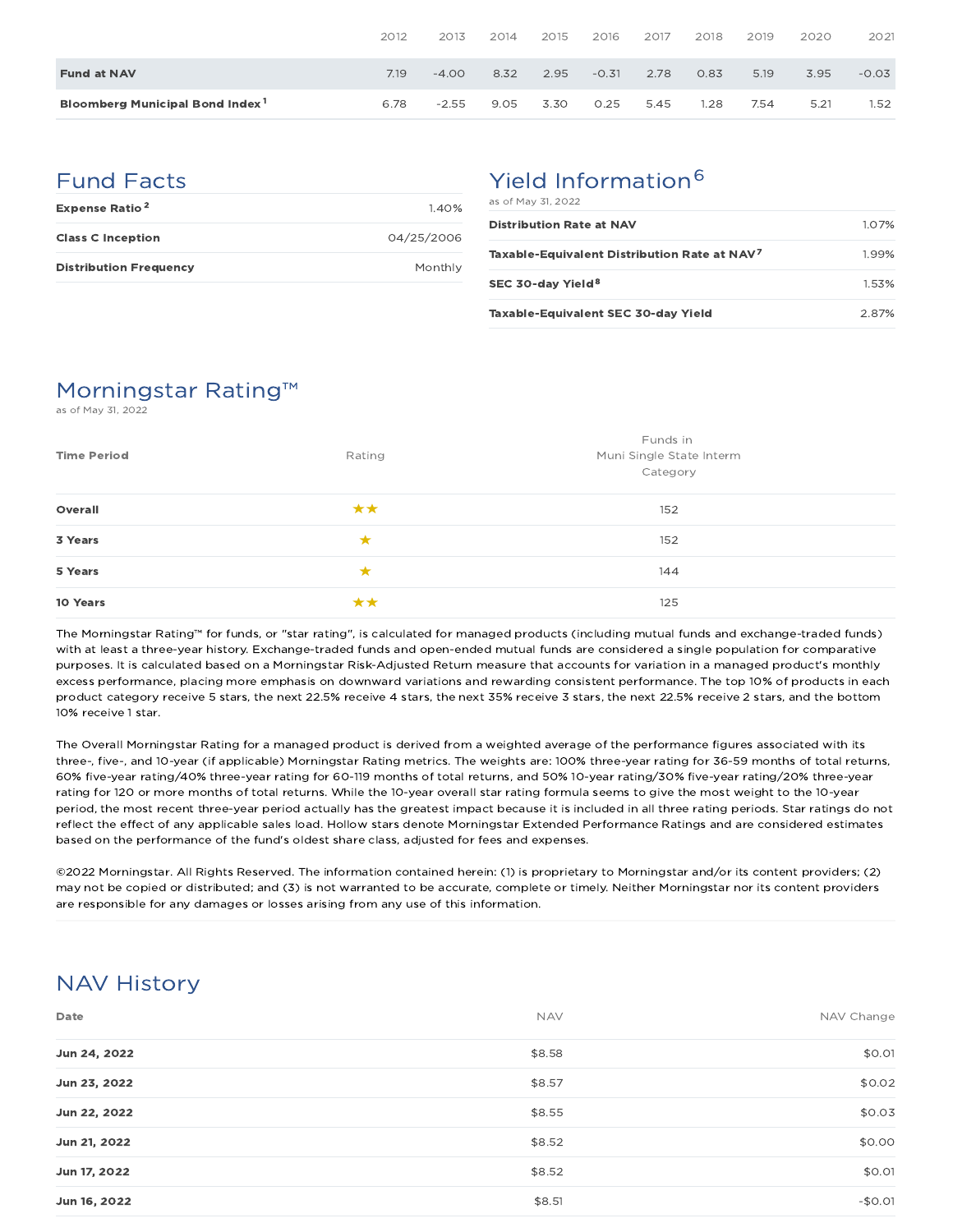| Date         | <b>NAV</b> | NAV Change |
|--------------|------------|------------|
| Jun 15, 2022 | \$8.52     | \$0.00     |
| Jun 14, 2022 | \$8.52     | $-$0.04$   |
| Jun 13, 2022 | \$8.56     | $-$0.11$   |
| Jun 10, 2022 | \$8.67     | $-$0.02$   |

## Distribution History 9

| Distribution | Reinvest NAV |
|--------------|--------------|
| \$0.00791    | \$8.73       |
| \$0.00790    | \$8.64       |
| \$0.00616    | \$8.87       |
| \$0.00779    | \$9.12       |
| \$0.00570    | \$9.18       |
| \$0.00576    | \$9.43       |
| \$0.00605    | \$9.44       |
| \$0.00538    | \$9.38       |
| \$0.00595    | \$9.41       |
| \$0.00543    | \$9.49       |
|              |              |

View All

No records in this table indicates that there has not been a distribution greater than .0001 within the past 3 years. Fund prospectus

# Capital Gain History<sup>9</sup>

| Ex-Date                                                                                                               | Short-Term | Long-Term | Reinvest NAV |
|-----------------------------------------------------------------------------------------------------------------------|------------|-----------|--------------|
| No records in this table indicates that there has not been a capital gain greater than .0001 within the past 3 years. |            |           |              |
| <b>Fund prospectus</b>                                                                                                |            |           |              |

Portfolio profile subject to change due to active management. Percentages may not total 100% due to rounding.

## About Risk:

The value of investments held by the Fund may increase or decrease in response to economic, and financial events (whether real, expected or perceived) in the U.S. and global markets. There generally is limited public information about municipal issuers. As interest rates rise, the value of certain income investments is likely to decline. Investments in debt instruments may be affected by changes in the creditworthiness of the issuer and are subject to the risk of non-payment of principal and interest. The value of income securities also may decline because of real or perceived concerns about the issuer's ability to make principal and interest payments. Because the Fund may invest significantly in a particular state, the Fund share value may fluctuate more than a fund with less exposure to such state. Investments rated below investment grade (sometimes referred to as "junk") are typically subject to greater price volatility and illiquidity than higher rated investments. The Fund's exposure to derivatives involves risks different from, or possibly greater than, the risks associated with investing directly in securities and other investments. Derivatives instruments can be highly volatile, result in leverage (which can increase both the risk and return potential of the Fund), and involve risks in addition to the risks of the underlying instrument on which the derivative is based, such as counterparty, correlation and liquidity risk. If a counterparty is unable to honor its commitments, the value of Fund shares may decline and/or the Fund could experience delays in the return of collateral or other assets held by the counterparty. A nondiversified fund may be subject to greater risk by investing in a smaller number of investments than a diversified fund. The Fund is exposed to liquidity risk when trading volume, lack of a market maker or trading partner, large position size, market conditions, or legal restrictions impair its ability to sell particular investments or to sell them at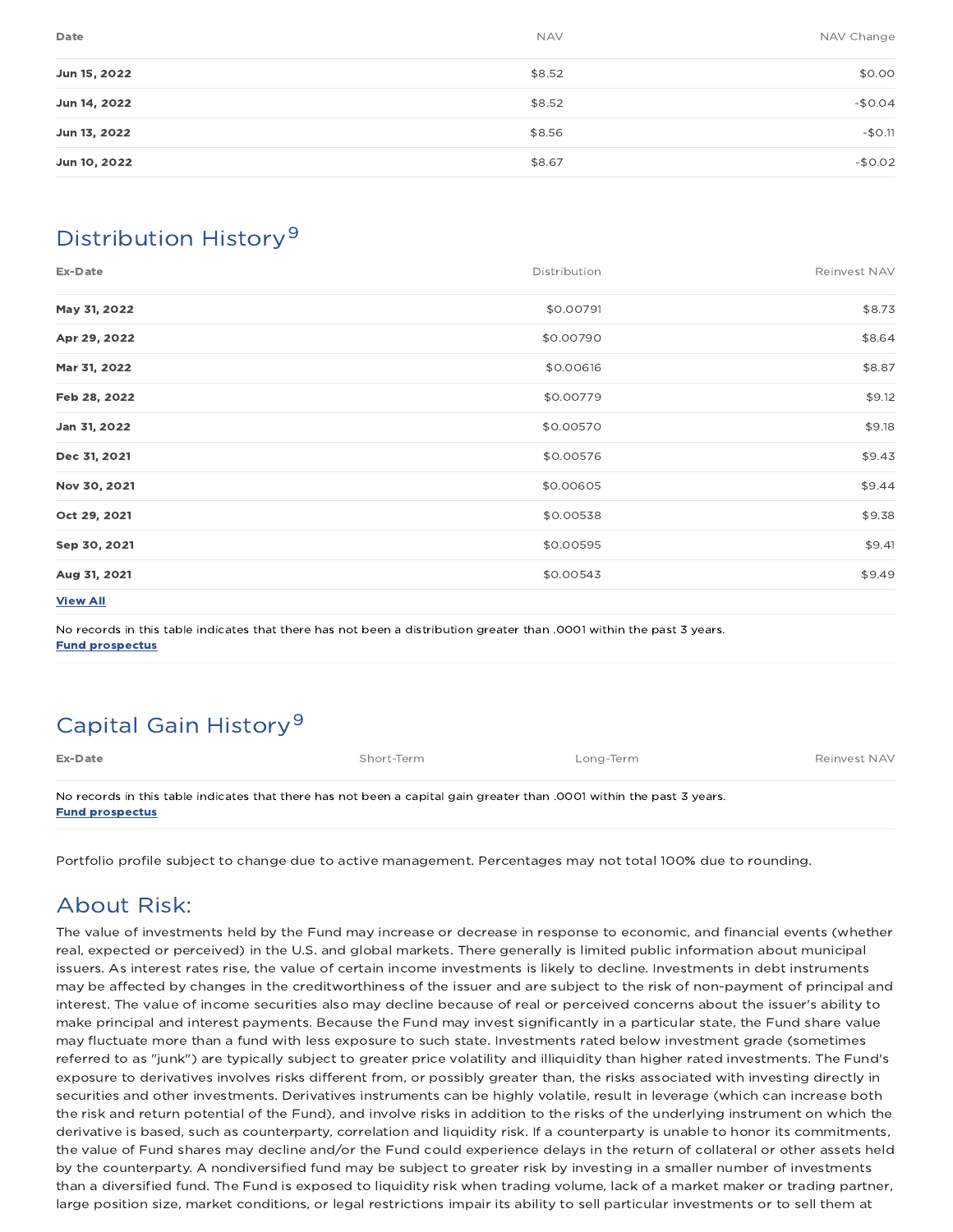advantageous market prices. The impact of the coronavirus on global markets could last for an extended period and could adversely affect the Fund's performance. No fund is a complete investment program and you may lose money investing in a fund. The Fund may engage in other investment practices that may involve additional risks and you should review the Fund **prospectus** for a complete description.

1. Bloomberg Municipal Bond Index is an unmanaged index of municipal bonds traded in the U.S. Unless otherwise stated, index returns do not reflect the effect of any applicable sales charges, commissions, expenses, taxes or leverage, as applicable. It is not possible to invest directly in an index. Historical performance of the index illustrates market trends and does not represent the past or future performance of the fund.

2. Source: Fund prospectus.

5. The Morningstar Muni Single State Interm Category includes funds that invest in individual state and local government bonds free from both federal and state taxes with a duration between 4.5 and 7.0 years.

6. SEC 30-day yield is a standardized measure based on the estimated yield to maturity of a fund's investments over a 30-day period and is based on the maximum offer price at the date specified. The SEC 30-day yield is not based on the distributions made by the fund, which may differ. Distribution Rate at NAV is calculated by dividing the last distribution paid per share (annualized) by NAV. For National Municipal Funds, taxable-equivalent performance is calculated using a 40.8% tax rate (equals maximum individual federal tax rate adjusted for the Medicare surtax). For Single-State Municipal Funds, taxable-equivalent performance also reflect maximum effective individual state income tax rates. Local income taxes that may apply are not considered. The Fund's monthly distribution may be comprised of ordinary income, net realized capital gains and returns of capital.

7. Distribution Rate at NAV and Market Price is calculated by dividing the last distribution paid per share (annualized) by NAV or market price, respectively. For National Municipal Funds, Taxable-Equivalent Distribution Rate at NAV and Market Price is calculated using a 40.8% tax rate (equals maximum individual federal tax rate adjusted for the Medicare surtax). For Single-State Municipal Funds, Taxable-Equivalent Distribution Rates also reflect maximum effective individual state income tax rates. Local income taxes that may apply are not considered.

8. SEC 30-day yield is a standardized measure based on the estimated yield to maturity of a fund's investments over a 30-day period and is based on the maximum offer price at the date specified. The SEC 30-day yield is not based on the distributions made by the fund, which may differ. Distribution Rate at NAV is calculated by dividing the last distribution paid per share (annualized) by NAV. The Fund's monthly distribution may be comprised of ordinary income, net realized capital gains and returns of capital. 9. The Fund's distributions may be comprised of tax-exempt income, ordinary income, net realized capital gains and return of capital. The Fund will determine the tax characteristics of all Fund distributions after the end of the calendar year and will provide shareholders such information at that time. Please consult your tax advisor for further information.

### Portfolio



| <b>Municipal Bonds</b> | 97.59  |
|------------------------|--------|
| Cash                   | 2.41   |
| Total                  | 100.00 |

#### Portfolio Statistics  $a \times b$  May 71, 2022

| $0.3$ 01 1101 01, 2022            |           |
|-----------------------------------|-----------|
| <b>Number of Holdings</b>         | 129       |
| <b>Average Coupon</b>             | 4.33%     |
| <b>Average Maturity</b>           | 9.22 yrs. |
| <b>Average Effective Maturity</b> | 4.98 yrs. |
| <b>Average Duration</b>           | 4.34 yrs. |
| <b>Average Call</b>               | 4.89 yrs. |
| <b>Average Price</b>              | \$108.55  |
| % Subject to AMT                  | 6.24%     |

## Sector Breakdown  $(\%)^3$

#### as of Mar 31, 2022

| <b>General Obligations</b> | 19.74 |
|----------------------------|-------|
| <b>Hospital</b>            | 19.44 |
| <b>Education</b>           | 10.47 |
| <b>Transportation</b>      | 7.84  |
| <b>Water and Sewer</b>     | 6.46  |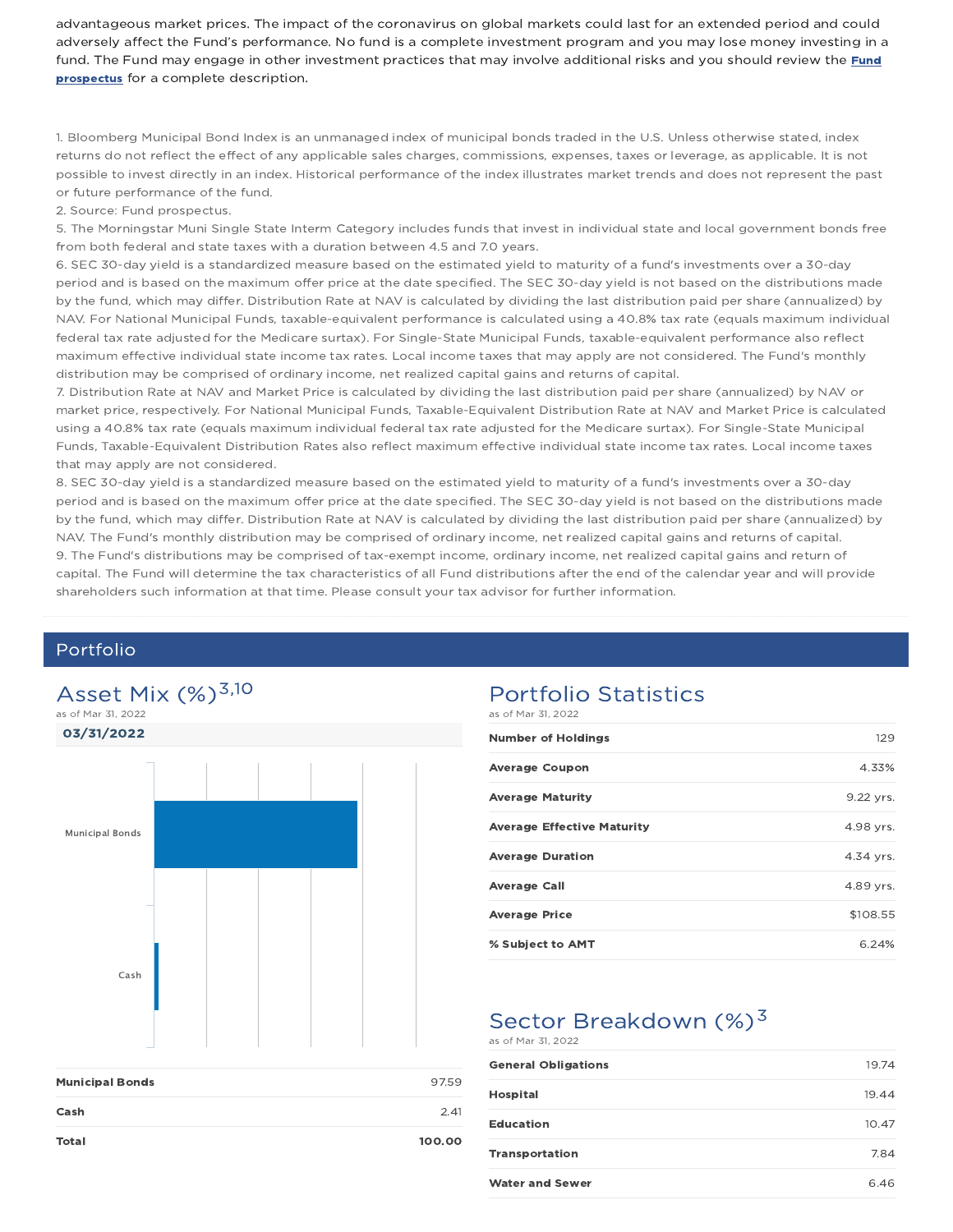| Escrowed/Prerefunded                               | 4.43 |
|----------------------------------------------------|------|
| <b>Industrial Development Revenue</b>              | 3.97 |
| <b>Other Revenue</b>                               | 3.77 |
| <b>Lease Revenue/Certificates of Participation</b> | 347  |
| <b>Special Tax Revenue</b>                         | 3.46 |
| <b>View All</b>                                    |      |

### Credit Quality (%)<sup>11</sup> as of Mar 31, 2022

03/31/2022



| <b>AAA</b>       | 7.86   |
|------------------|--------|
| AA               | 67.28  |
| A                | 13.95  |
| <b>BBB</b>       | 7.92   |
| <b>BB</b>        | 0.09   |
| <b>Not Rated</b> | 2.90   |
| <b>Total</b>     | 100.00 |

Ratings are based on Moody's, S&P or Fitch, as applicable. If securities are rated differently by the ratings agencies, the highest rating is applied. Ratings, which are subject to change, apply to the creditworthiness of the issuers of the underlying securities and not to the Fund or its shares. Credit ratings measure the quality of a bond based on the issuer's creditworthiness, with ratings ranging from AAA, being the highest, to D, being the lowest based on S&P's measures. Ratings of BBB or higher by S&P or Fitch (Baa or higher by Moody's) are considered to be investment-grade quality. Credit ratings are based largely on the ratings agency's analysis at the time of rating. The rating assigned to any particular security is not necessarily a reflection of the issuer's current financial condition and does not necessarily reflect its assessment of the volatility of a security's market value or of the liquidity of an investment in the security. Holdings designated as "Not Rated" are not rated by the national ratings agencies stated above.

# Maturity Distribution (%)<sup>11</sup>

as of Mar 31, 2022

03/31/2022



| Total                   | 100.00 |
|-------------------------|--------|
| More Than 30 Years      | 0.00   |
| 20 To 30 Years          | 5.31   |
| 10 To 20 Years          | 35.69  |
| 5 To 10 Years           | 37.74  |
| 3 To 5 Years            | 8.80   |
| 1 To 3 Years            | 4.89   |
| <b>Less Than 1 Year</b> | 7.57   |
|                         |        |

## Assets by State (%)<sup>11,12</sup>

| as of Mar 31, 2022 |       |
|--------------------|-------|
| Georgia            | 98.55 |
| <b>Puerto Rico</b> | 1.26  |
| Other              | O.19  |

# Fund Holdings<sup>3,13</sup>

as of Apr 30, 2022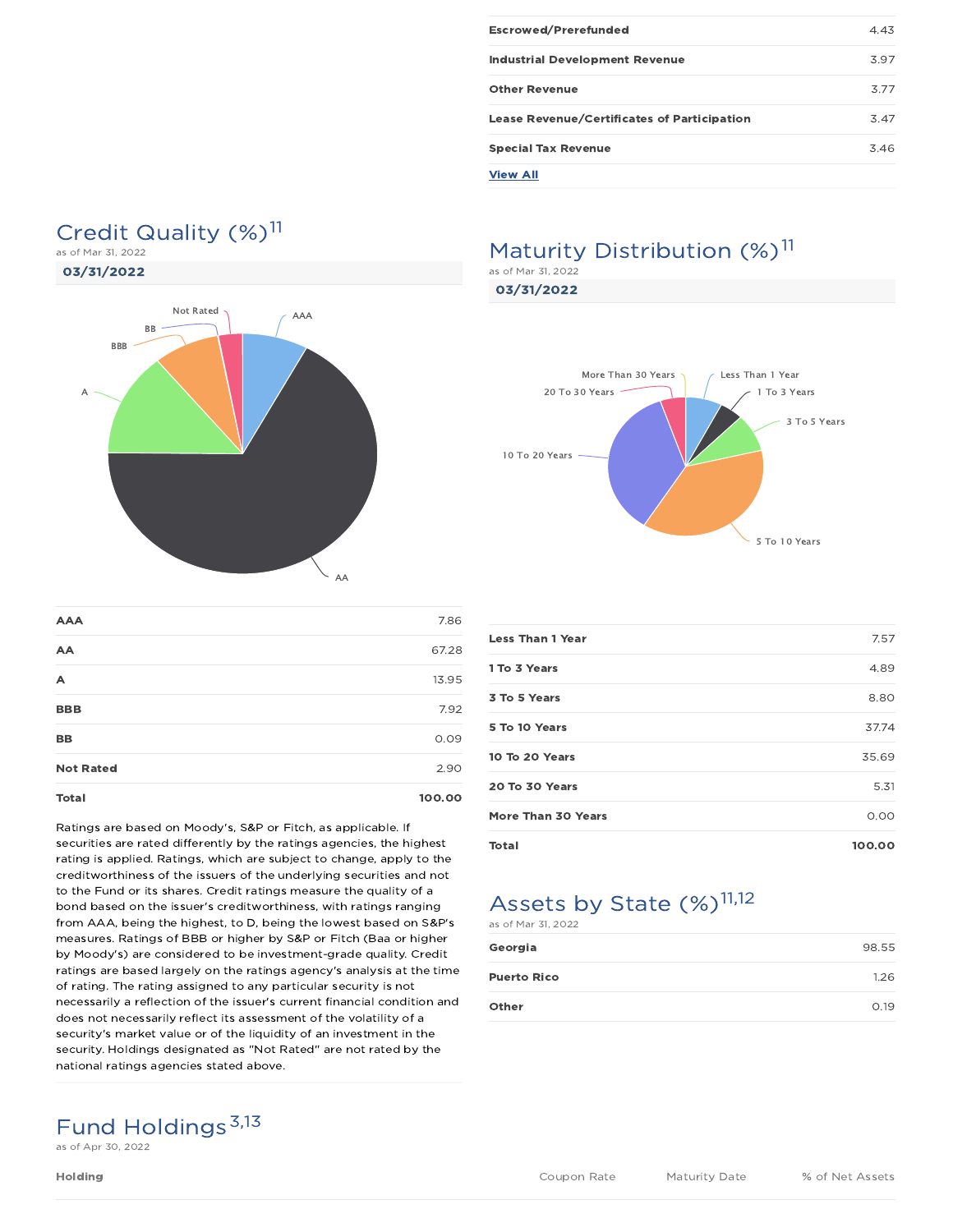| <b>United States Dollar</b>                      |       |            | 3.38% |
|--------------------------------------------------|-------|------------|-------|
| <b>WellStar Health System Obligated Group</b>    | 0.44% | 04/01/2036 | 2.51% |
| City of Smyrna GA                                | 5.00% | 02/01/2026 | 2.48% |
| <b>City of Atlanta GA Department of Aviation</b> | 5.00% | 07/01/2027 | 2.31% |
| <b>City of Savannah GA</b>                       | 4.00% | 08/01/2025 | 2.21% |
| <b>Procter Gamble CoThe</b>                      | 5.20% | 05/15/2028 | 1.90% |
| <b>County of Gwinnett GA</b>                     | 4.00% | 08/01/2025 | 1.77% |
| <b>Main Street Natural Gas Inc.</b>              | 4.00% | 09/01/2052 | 1.71% |
| <b>Emory University</b>                          | 0.86% | 10/01/2039 | 1.68% |
| University of Georgia Athletic Association IncGA | 0.35% | 07/01/2035 | 1.67% |
| <b>View All</b>                                  |       |            |       |

The information included herein does not reflect securities deemed to be held by the Fund pursuant to financial accounting standard 140 (FAS 140).

Portfolio profile subject to change due to active management. Percentages may not total 100% due to rounding.

### About Risk:

The value of investments held by the Fund may increase or decrease in response to economic, and financial events (whether real, expected or perceived) in the U.S. and global markets. There generally is limited public information about municipal issuers. As interest rates rise, the value of certain income investments is likely to decline. Investments in debt instruments may be affected by changes in the creditworthiness of the issuer and are subject to the risk of non-payment of principal and interest. The value of income securities also may decline because of real or perceived concerns about the issuer's ability to make principal and interest payments. Because the Fund may invest significantly in a particular state, the Fund share value may fluctuate more than a fund with less exposure to such state. Investments rated below investment grade (sometimes referred to as "junk") are typically subject to greater price volatility and illiquidity than higher rated investments. The Fund's exposure to derivatives involves risks different from, or possibly greater than, the risks associated with investing directly in securities and other investments. Derivatives instruments can be highly volatile, result in leverage (which can increase both the risk and return potential of the Fund), and involve risks in addition to the risks of the underlying instrument on which the derivative is based, such as counterparty, correlation and liquidity risk. If a counterparty is unable to honor its commitments, the value of Fund shares may decline and/or the Fund could experience delays in the return of collateral or other assets held by the counterparty. A nondiversified fund may be subject to greater risk by investing in a smaller number of investments than a diversified fund. The Fund is exposed to liquidity risk when trading volume, lack of a market maker or trading partner, large position size, market conditions, or legal restrictions impair its ability to sell particular investments or to sell them at advantageous market prices. The impact of the coronavirus on global markets could last for an extended period and could adversely affect the Fund's performance. No fund is a complete investment program and you may lose money investing in a fund. The Fund may engage in other investment practices that may involve additional risks and you should review the Fund prospectus for a complete description.

3. Percent of total net assets.

10. A delay in transaction settlement may result in a negative cash position.

11. Percent of bond holdings.

12. In the event a municipal bond has dual exemption in more than one state, the primary state as classified by Bloomberg will be shown.

13. The following list reflects unaudited securities holdings (excluding derivatives positions). Holdings information may differ if presented as of trade date. Due to rounding, holdings of less than 0.005% may show as 0.00%. Portfolio information subject to change due to active management.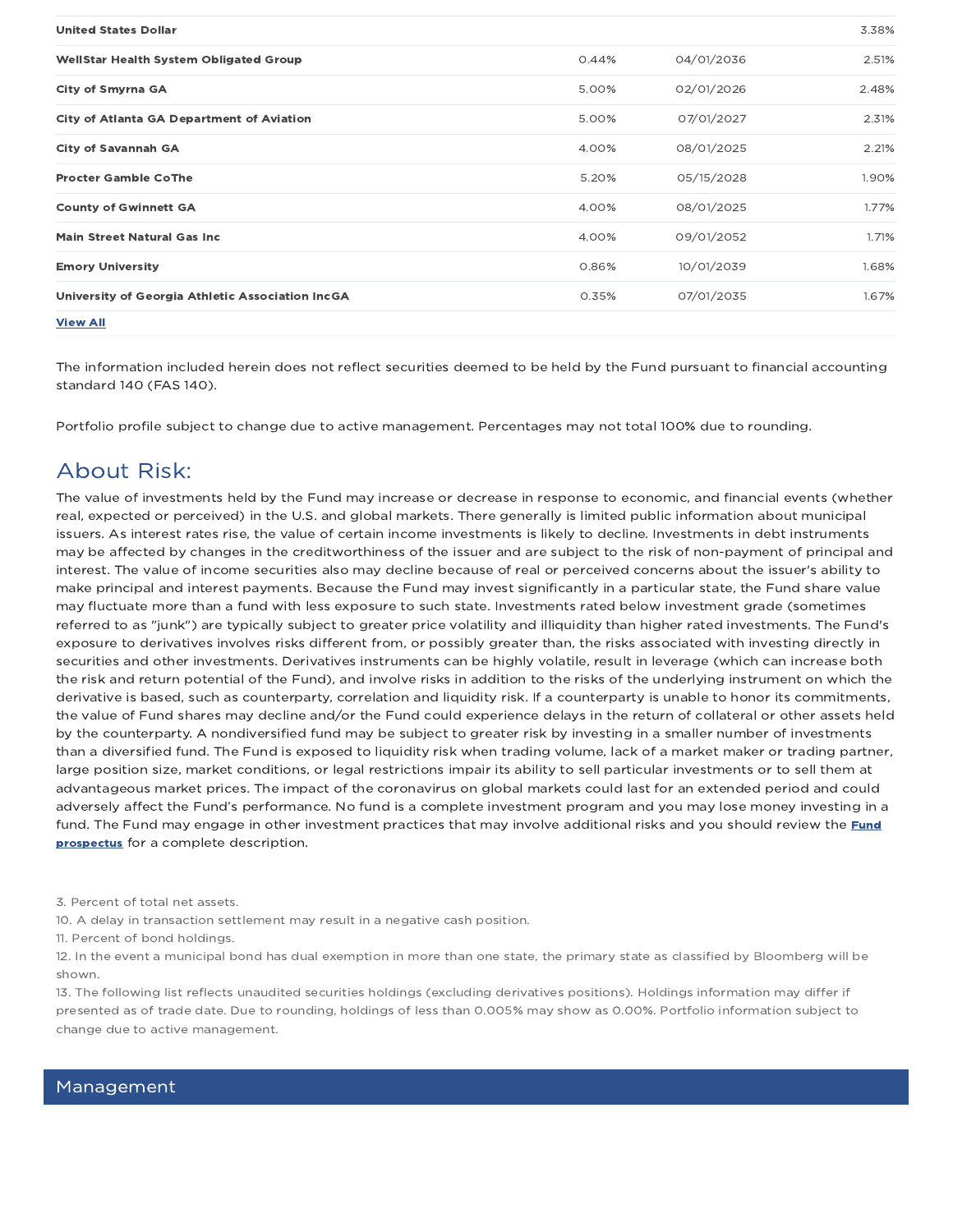

Trevor G. Smith Executive Director, Portfolio Manager Joined Eaton Vance 2010

#### Biography

Trevor Smith is a portfolio manager on the Municipals Team. He is responsible for buy and sell decisions, portfolio construction and risk management for the firm's municipal bond strategies. He joined Eaton Vance in 2010. Morgan Stanley acquired Eaton Vance in March 2021.

Trevor began his career in the investment management industry in 2008. Before joining Eaton Vance, he was a municipal research analyst at Lord, Abbett & Co. He was also affiliated with Financial Security Assurance and the City of Aspen Finance Department.

Trevor earned a B.A. from Middlebury College and an MBA, with high honors, from Boston University. He is a member of the Boston Municipal Analysts Forum and the National Federation of Municipal Analysts.

#### Education

- B.A. Middlebury College
- M.B.A. Boston University

#### Experience

• Managed Fund since 2021

#### Other funds managed

- Arizona Municipal Income Fund
- California Municipal Opportunities Fund
- Connecticut Municipal Income Fund
- Maryland Municipal Income Fund
- Municipal Opportunities Fund
	- National Limited Maturity Municipal Income Fund
- New York Municipal Opportunities Fund
- Short Duration Municipal Opportunities Fund
- Virginia Municipal Income Fund

Julie Callahan, CFA Managing Director, Portfolio Manager Joined Morgan Stanley in 2020

#### Biography

Julie Callahan is a vice president of Eaton Vance Management and portfolio manager on Eaton Vance's municipal bond team. She is responsible for buy and sell decisions, portfolio construction and risk management for the firm's municipal bond strategies. She joined Eaton Vance in 2021.

Julie began her career in the investment management industry in 1996. Prior to joining Eaton Vance, she was a senior portfolio manager on the municipal team at Morgan Stanley Investment Management. Previously, she worked for PIMCO as a senior member of the municipal bond portfolio management team, served as a portfolio manager for municipal separately managed accounts at Western Asset Management Company and was a director and portfolio manager for municipal money market funds with Citigroup Asset Management.

Julie earned a B.S. in accounting from Fairfield University. She is a CFA charterholder.

#### Education

- B.S. in Accounting from Fairfield University
- Holds the Chartered Financial Analyst designation

#### Experience

• Managed Fund since 2021

#### Other funds managed

- **AMT-Free Municipal Income Fund**
- Massachusetts Municipal Income Fund
- Minnesota Municipal Income Fund
- National Ultra-Short Municipal Income Fund
- **New Jersey Municipal Income Fund**
- Ohio Municipal Income Fund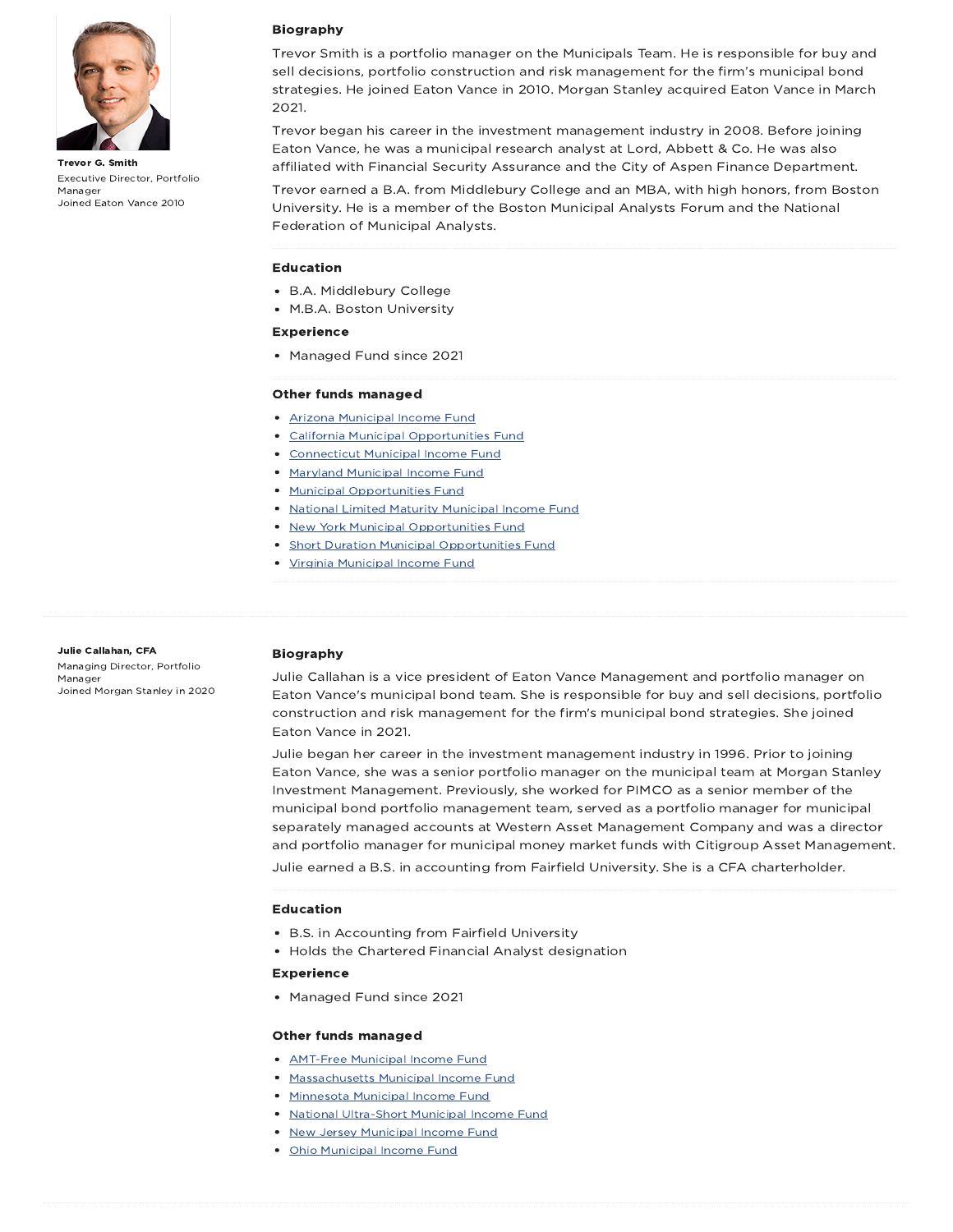## Literature

| Literature                                                                                              |
|---------------------------------------------------------------------------------------------------------|
| <b>Fact Sheet</b><br>Download - Last updated: Mar 31, 2022                                              |
| Keep the income. Cut the taxes.<br>Download - Last updated: Mar 31, 2022                                |
| Report of Organizational Actions Affecting Basis of Securities<br>Download - Last updated: Aug 31, 2012 |
| <b>Annual Report</b><br>Download - Last updated: Aug 31, 2021                                           |
| <b>Municipal Bond Market Monitor</b><br>Download - Last updated: Apr 12, 2022                           |
| <b>Full Prospectus</b><br>Download - Last updated: Jan 1, 2022                                          |
| Q1 Holdings<br>Download - Last updated: Nov 30, 2021                                                    |
| Q3 Holdings<br>Download - Last updated: May 31, 2021                                                    |
| Holdings - Form N-PORT<br>Download                                                                      |
| <b>SAI</b><br>Download - Last updated: Jan 1, 2022                                                      |
| Semi-Annual Report<br>Download - Last updated: Feb 28, 2022                                             |
| <b>Summary Prospectus</b><br>Download - Last updated: Jan 1, 2022                                       |



in  $y = \theta$